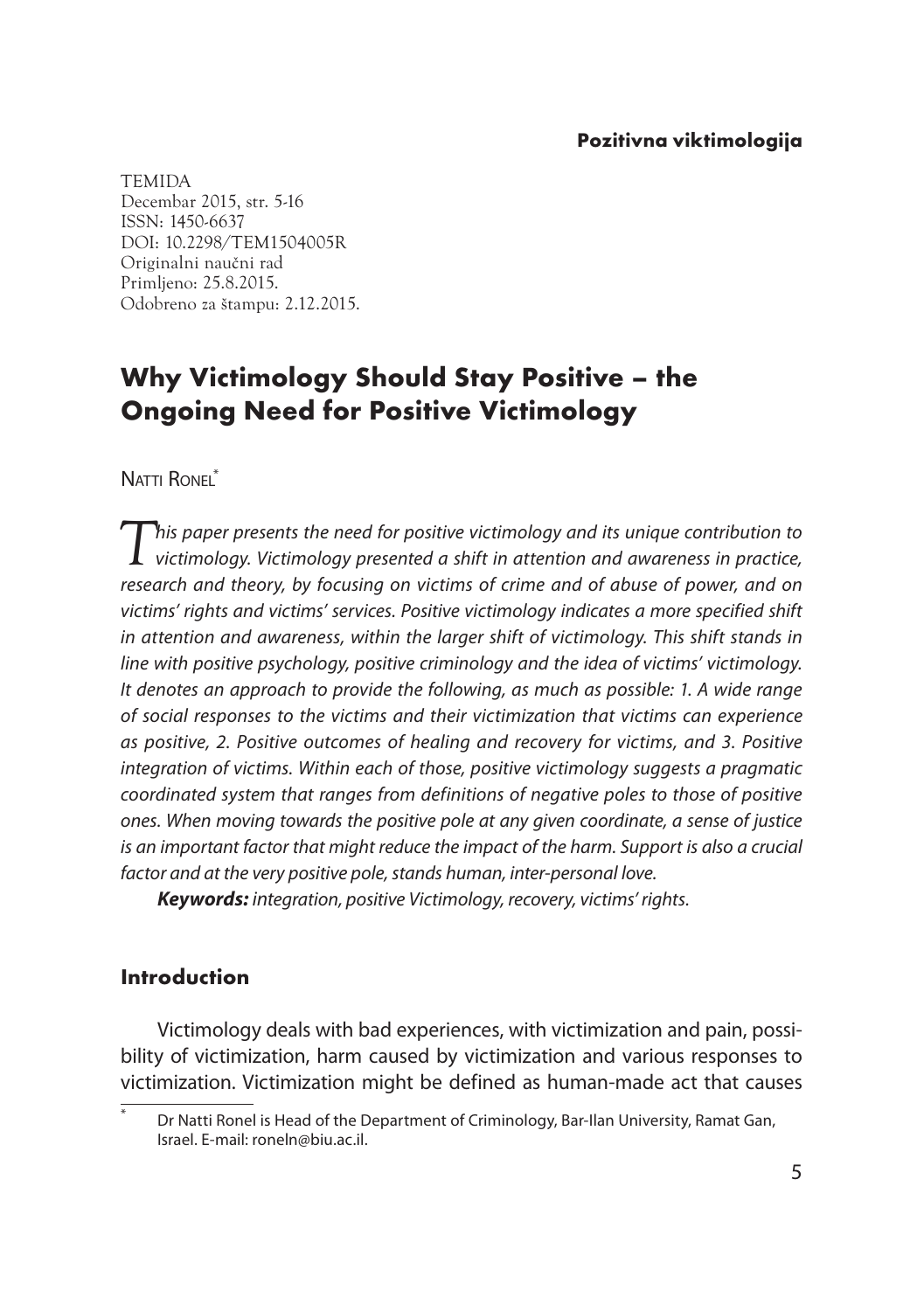harm and suffering and invades into the self of the victim at various levels (Herman 1992; Ronel 2008; Kirchhoff 2010). Categorically, victimization is a negative experience and it is a main focus of the science of victimology.

Surprisingly enough, although victimization is as old as humanity, and the Bible portrays it with Cain and Abel story, and although the Bible itself raises the voice of Abel, the "first victim" ("the voice of thy brother's blood cries unto me from the ground", Genesis 4: 10), this voice of victims was silenced time and again through history. Not only their voice, but the victims themselves, as individuals and groups, almost disappeared in too many social responses to abuse of power. Victimology attempts to change this.

Victimology is a new science. It called for and presented a shift in attention and new awareness, that is, the appearance of the victim as an independent individual (or group), with voice, opinions, needs, hopes and expectations ( Kirchhoff, 2010). Victimology is rarely neutral in its morality and values. By its very nature, victimology aims for an improvement for victims in that which is perceived to be positive by them. Most writings in victimology, either overtly or as a subtext, to a certain degree aspire to any improvement in anything that deals with victims or victimization, as an expected remedy to the very negative experience that lies at the root of victimology. In a relatively short period victimology succeeded to bring about overt changes in legal and social systems that represent the necessary shift in awareness and attention. More and more practicing victimologists, researchers and academicians apply their growing knowledge of victimology in various fields (e.g., academy, international and local legislations, legal practice, victim assistance and therapy for victims, media coverage and more) (Lindgren, Nikolić-Ristanović 2011).

Nevertheless, victimology is still a young and developing discipline (Fattah, 2014), and as such, it is still struggling for its place while surrounded by more established systems that struggle to keep their power. Therefore, too many times we still see that, although the daily application of the above described shift in attention might present an acknowledgment of the victims, it less recognizes their subjective needs, voice, wishes and opportunities (Ben-David, 2000). Therefore one may claim that the challenge of victimology is still valid, that is, to provide another shift, a more specified one, within the greater shift of attention already achieved. Positive victimology attempts to meet this challenge. Continuing positive psychology (Seligman, 2002), positive criminology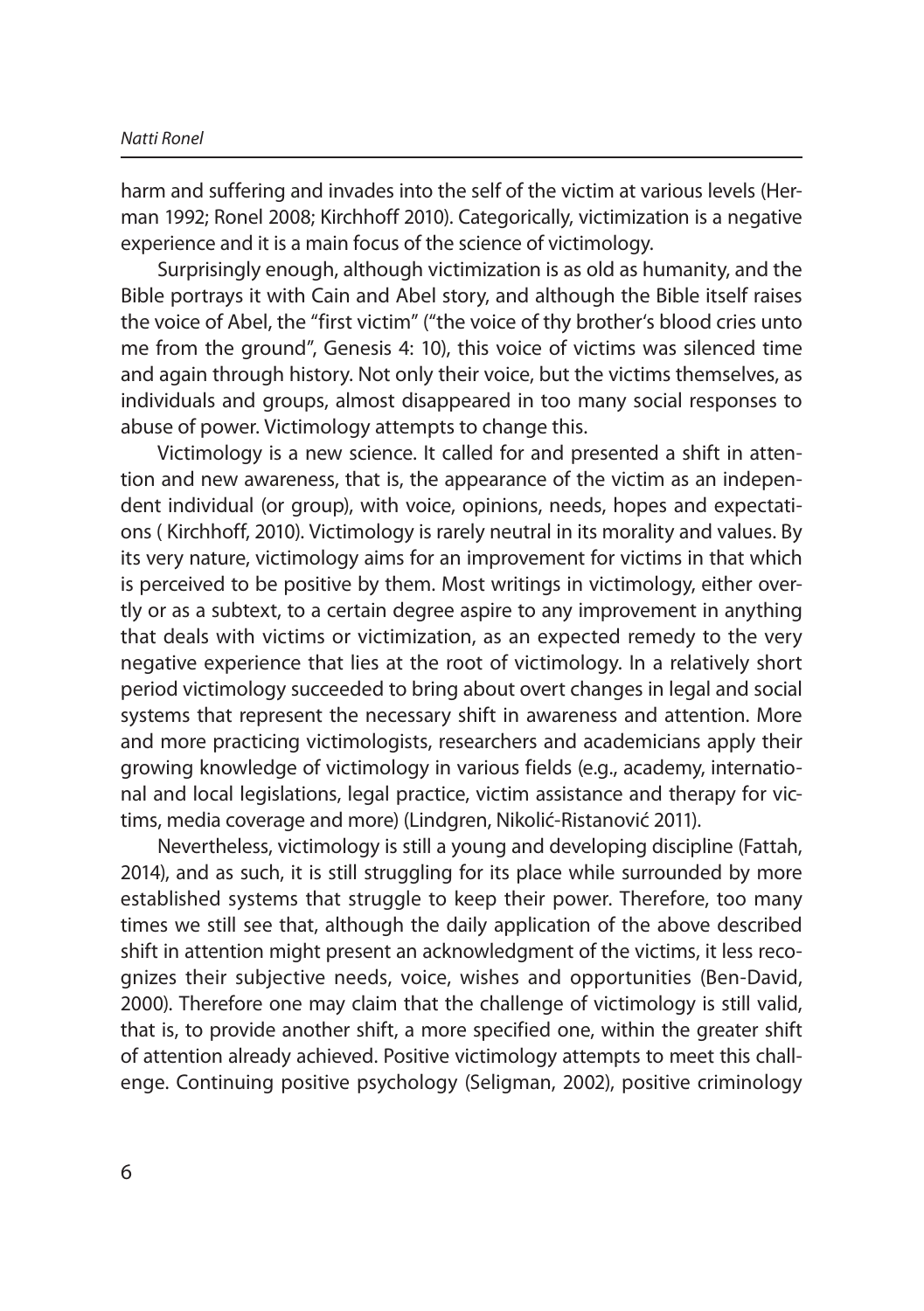(Ronel, 2015) and the idea of victims' victimology<sup>1</sup> (Ben-David, 2000), positive victimology indicates a more specified shift in attention and awareness, that can be described as an approach to provide, *as much as possible*: 1. Wide range of social responses to the victims and their victimization that victims can experience as positive; 2. positive outcomes of healing and recovery for victims, and 3; positive integration of victims. Following I will describe these in details.

## **Positively experienced social response to victims**

There seems to be a wide agreement about the need to supply victims with as much positive experience as possible. As van Dijk (2014: 118) said: "Treating crime victims with consideration and respect is, so to speak, 'the least we can do'." But to what extent does this statement reflect the actual experience of victims? The reaction towards victims by individuals and by various social agents, whom we may call "victimologists by practice" (e.g., members of the criminal justice system), usually covers a wide range of possibilities (Lindgren, Nikolić-Ristanović, 2011), of which not all are respectful for victims (van Dijk 2006; Levy, Ben-David 2008; Gekoski et al. 2013). For example, in a recent research project (Pugach et al., paper in preparation), that focused on direct family members of victims of murder, and studied their experience of both the legal system and the media in Israel, we concluded that separately and probably not intentionally, both systems repeatedly harmed the victims. According to the victims they were harmed time and again, to the point of silencing and re-victimizing them, in a way that we defined as "lingual injury". Well, no one is surprised. Unfortunately, we know it and are somehow even accustomed to it. Respectively, Shapland claimed "creating a criminal justice system more attuned to the ways in which victims (and witnesses) are able to deal with it in today's insecure world is clearly difficult" (Shapland, 2010: 369). Groenhuijsen and Letschert added (2014: 209): "It is well known that mass media belong to the latter category of agents responsible for a lot of hardship for large numbers of victims of crime".

<sup>&</sup>lt;sup>1</sup> Victims' victimology was proposed by Ben-David (2000) as an attempt to meet the "...need for a victim's internally understood victimology, parallel to feminine feminism (as understood from the female experience), that will serve as a bridge between the humanistic victimology and the academic discipline, between victimology as a social movement and victimology as science, and between victims' suffering and the theoretical study of the phenomenon", Ben-David, 2000: 55.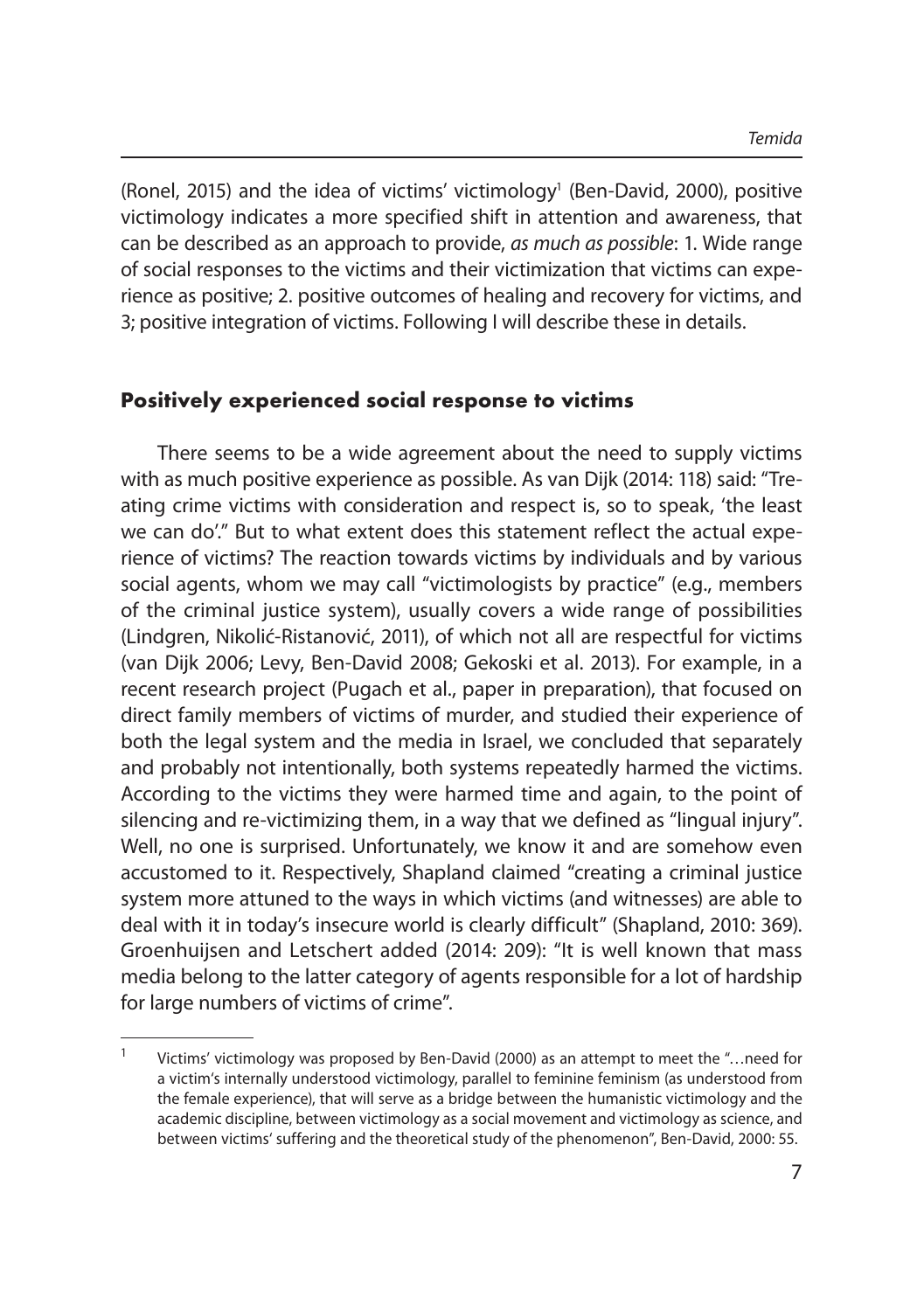#### *Natti Ronel*

Victimology attempted and still works hard to bring a shift in victims' position. At the very basis of victimology lies the awareness of secondary victimization as Kirchhoff stressed: "It cannot be overemphasized that avoidance of secondary victimization should be prime goal of criminal justice systems" (2010: 116). Wemmers (2013) clearly showed how the degree of secondary victimization is related to the recovery of victims. Although, during the last decades we witnessed major changes in many countries concerning attention to victims and their rights that we may define as positive (Lindgren, Nikolić-Ristanović, 2011), my claim here is that we should go further in emphasizing this shift. Albeit a growing awareness and remarkable improvement, the reaction to victimization by various social systems might still suffer of being inadequate and insufficient at times, even when known legal rights of victims are kept. Thus the objective legal and social means to improve victims' position, even when practiced (which is unfortunately still instable), do not always meet their subjective needs and wishes (Ben-David 2000; Gekoski et al., 2013). Although victims of abuse of power are now recognized as valid agents with legitimate rights, nevertheless this recognition does not always acknowledge their full sense of agency and can deprive them of human unwritten rights. As said, a more specified shift is needed.

Positive victimology adds a new concept to the important "rights" and "means" vocabulary – namely a positively experienced reaction, which denotes a specified shift within the wider shift already taken by victimology. Accordingly, since the event or chains of events that are defined as victimization or as an abuse of power are always experienced as negative, the very natural remedy for it begins with a positively experienced reaction. I am almost sure that such a shift is generally shared by most declared victimologists, however there is a need to re-emphasize it – victims deserve social reactions that attempt to prevent secondary victimization, to keep their rights, to provide them with needed means, and also, equally important, to provide them with positive experiences as much as possible under the circumstances. The positive experience is not only expressed in the "what" – e.g., what rights are kept – but also by the "how" – e.g., how are these rights kept? And how are they experienced by victims? What language do victims meet – e.g., a legal objective one or a warm human one (Luria et al., 2014)? Our findings from the above mentioned new study (Pugach et al., paper in preparation) confirm this claim – our participants expressed a wish for a considerate human reaction that they would perceive as positive. The underlying assumption is that posi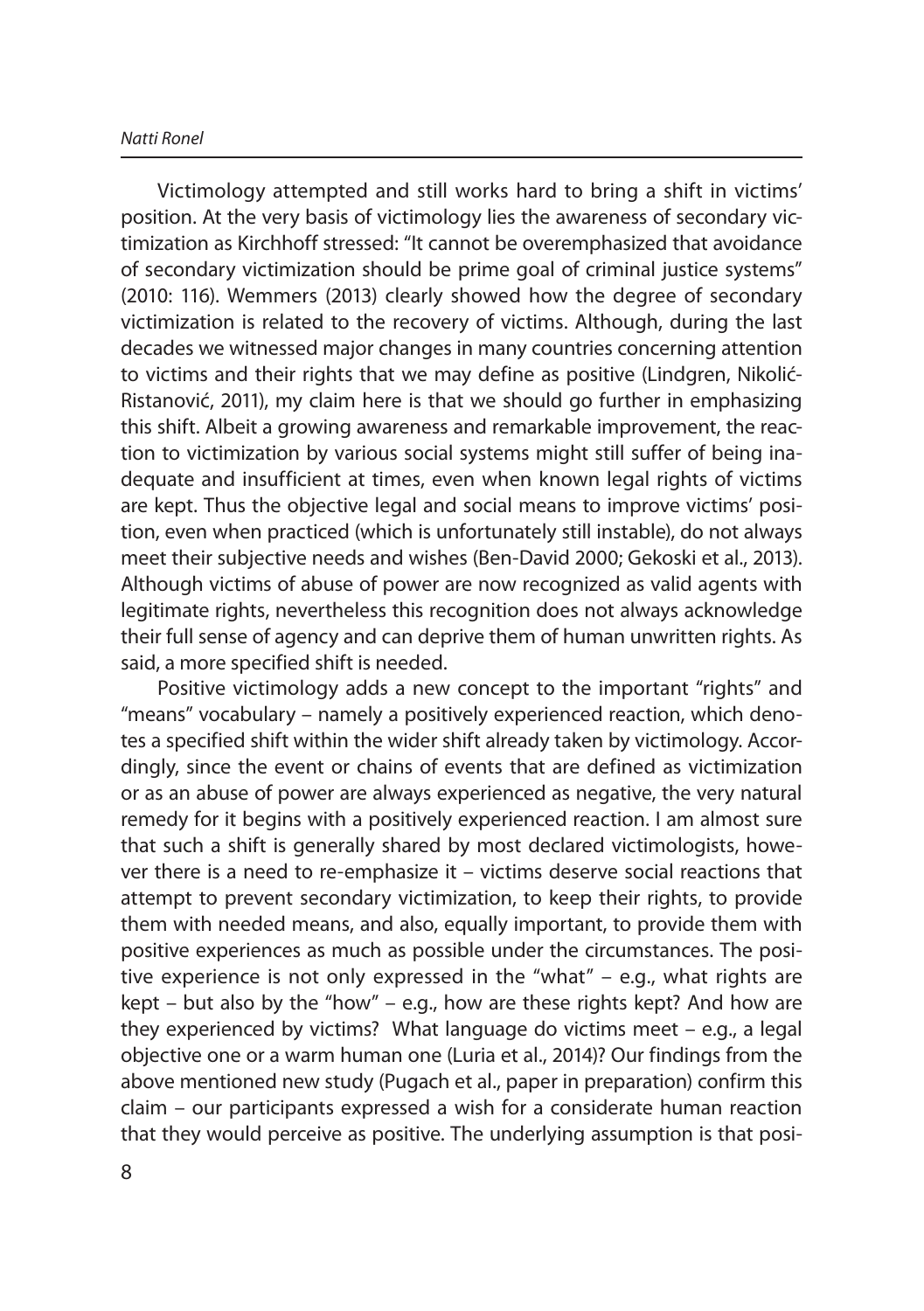tive experiences can be as influential on individuals, families and community as negative ones and at times 'the good' can overcome 'the bad' (Fredrickson 2001; Ronel 2006; Ward et al., 2007; Ronel 2013).

Having said that, one may argue about the use of the value laden term "positive". To clarify, positive victimology suggests a pragmatic coordinatelike system that runs from definitions of negative poles to those of positive ones. Concerning the reaction to the victims, the individual experience of victims marks these coordinate – from a negative pole of a harming experience of victimization (and secondary one as well) through an experience of having right and receiving needed means to the pole of positively experienced reaction that contains the rights and means but simultaneously goes beyond as suggested above.

## **Positive outcomes of healing for victims**

A "positively experienced reaction" is a subjective definition. It might be that for some individuals a positive experience may be harmful. For example, survivors of past victimization may find themselves abusing substances or falling into substance addiction (Ben-David, Goldberg, 2008). For them, letting them drug themselves might be perceived as positive. But is it really positive? In my clinical work I meet it very often – former victimization goes together well with current heavy substance abuse that relieves an emotional pain but leads into unmanageable life. From the standpoint of these individuals, at least at the earlier stages of their substance abuse, it is a positive experience that might calm their inner chaos. Is it a positive victimology practice to assist these individuals to maintain their abuse, even if it has harmful consequences on their life? Or to assist a young woman in cutting herself whenever she confronts stress, to get some relief beyond the physical pain? Positive victimology, as I understand it, is by no mean neutral to such issues. Therefore, the positively experienced reactions should be limited to those inter-personal or personal reactions that at-least do not add any harm and preferably have *healing potential* for direct and indirect victims. That is, positive victimology is aimed towards healing the wounds caused by the victimization event (or events) at any level (Ronel, 2008): individual, family or community. Healing marks the aspired positive pole, while staying in the powerless experience following the victimization (Ronel, 2008), is considered here as the negative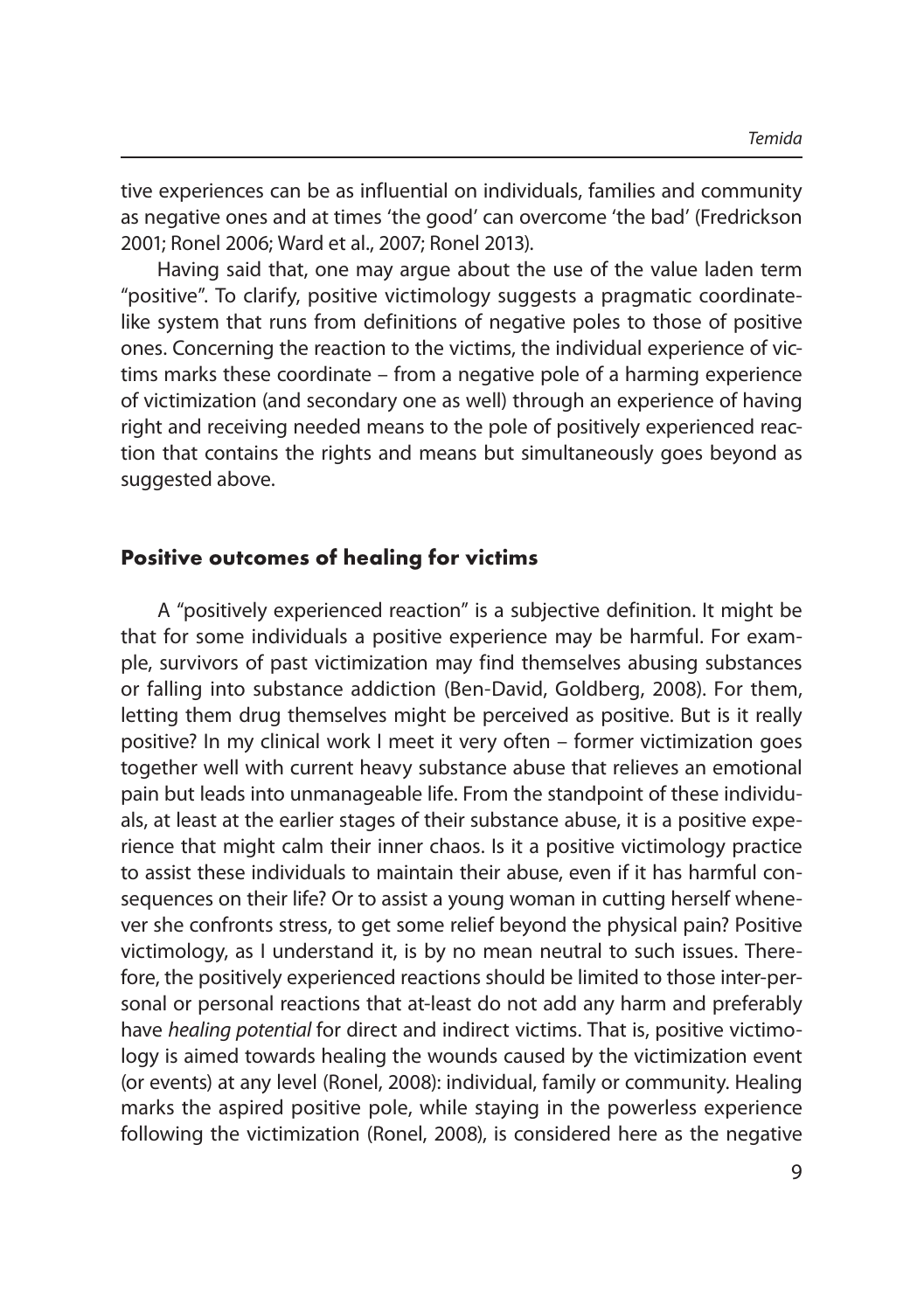pole. In addition, it also aims towards a process of recovery that might continue beyond healing the direct wounds of victimization (Brende, McDonald, 1989; Brende, 1993). Although, unfortunately, some wounds of victimization cannot be wholly healed, the direction of healing can improve existing circumstances and might initiate a journey of recovery.

The second shift in attention that indicates a specified objective is that of healing and recovery that are perceived as valid rights for victims. Positive victimology emphasizes healing as a basic right of victims and a social duty of any reaction, as well as indicating recovery as an enduring possibility (Herman, 1992). In addition, positive victimology targets healing as a research topic and attempts to provide theories of change, growth and healing, e.g., theories on forgiveness and its role and limitations (Hart, Shapiro, 2002) or theories on mourning processes that include possibilities of growth (Balk, 1999; Marrone, 1999) and theories on the growing field of post-traumatic growth (Ronel, Elisha 2011).

#### **Positive integration of victims**

The third shift towards more specified attention that I want to propose here as representative of positive victimology, is that of integration. More often than not, victimization involves an experience of separation and to a certain extent an experience of being alone (Ronel, 2008). This sense of separation may be experienced during the victimizing event, or by a non-accepting social reaction as well as by the victim's tendency to keep the victimization in secret. Victims' blaming (Levy, Ben-David 2008) or non-accepting reactions of law-enforcement agents may increase this sense of separation (Luria et al., 2014). A major part of the victim's identity is formed around this sense of separation (Ronel 2008; Batson 2013). Therefore, a positively experienced, healing-aimed reaction should attempt to *increase the experience of integration* at any stage after victimization (Ronel et al., 2013). The integration reaction is a necessary attempt to heal the separating and isolating nature of victimization. It is the direction of recovery. While separation and disintegration at any level might indicate the negative pole of a vector, the positive pole is indicated by a growing sense of integration. Consequently, research in positive victimology should target integration initiatives and their various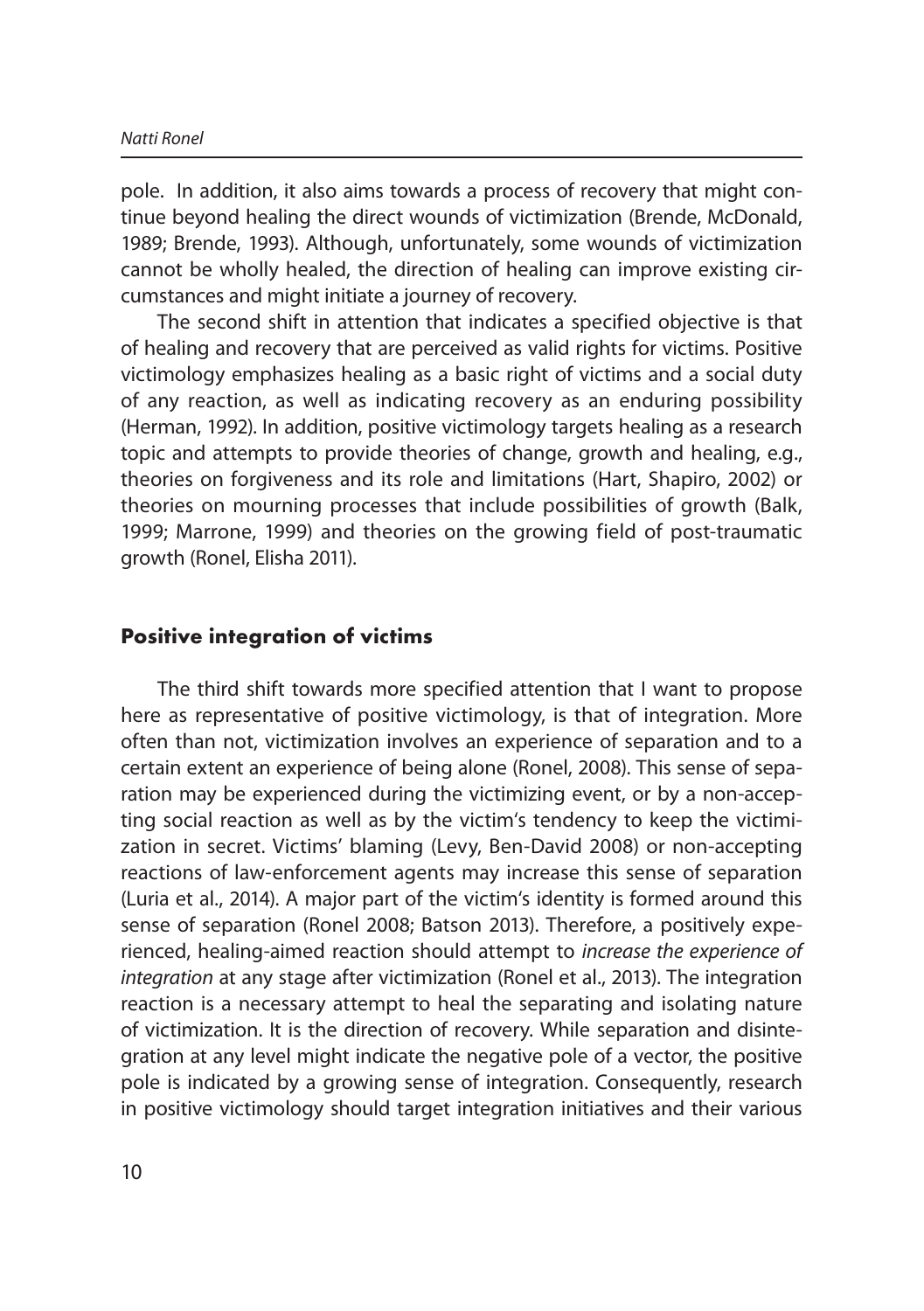components as a sound topic for studies, to generate a theory on integration of recovering victims.

Following the experience of positive criminology (Elisha et al., 2012), positive victimology suggests three levels of integration (Ronel, Toren, 2012) – inter-personal, intra-personal and spiritual. On the inter-personal level, positive victimology calls for social actions of inclusion which can prevent or decrease a sense of isolation. While a certain degree of inter-personal separation experience is sometimes inevitable following victimization, a well-planned social reaction might minimize such an experience, and this is a requirement set up by positive victimology. Many times inter-personal reactions after victimization increase the experience of separation and by doing so they further increase the suffering of direct and indirect victims (Dancig-Rosenberg 2008; Lindgren, Nikolić-Ristanović 2011). Positive victimology attempts to increase the awareness of the high need for inter-personal inclusion following victimization, to develop means of such an inclusion and to establish theoretical, research-based and practical knowledge of inter-personal inclusion.

On the intra-personal level, positive victimology calls for knowledge and practice aimed at integration of the victimized self. Unfortunately, the experience of being victimized many times creates a typical process of formation of a victim identity that includes a certain experience of powerlessness (Ronel, 2008). Moreover within this identity there is an experience of a chaotic self (Batson, 2013). This chaotic self might be re-organized in a struggle that attempts to avoid future victimization by minimizing any perceived risk. Consequently the individual might become self-centered in a self-protective, unhealthy manner. A process of re-integration of the self is needed as an integral part of the recovery process. In this sense, a high degree of self-preoccupation, that represents self-centeredness, marks a negative pole, while a growing self-integration and an ability to "let go" of oneself indicates the positive one.

In addition, positive victimology carries a spiritual vision of a process directed towards exploration and unification with a power greater than oneself (Brende, 1993). Previous research confirms positive victimology assertion that traumatic events and negative experiences can lead to positive changes, despite the inevitable pain involved. Such a change is associated with positive psychological adaptation, and may lead to a spiritual transformation (Balk 1999; Marrone, 1999). It is a process of growth beyond the boundaries of the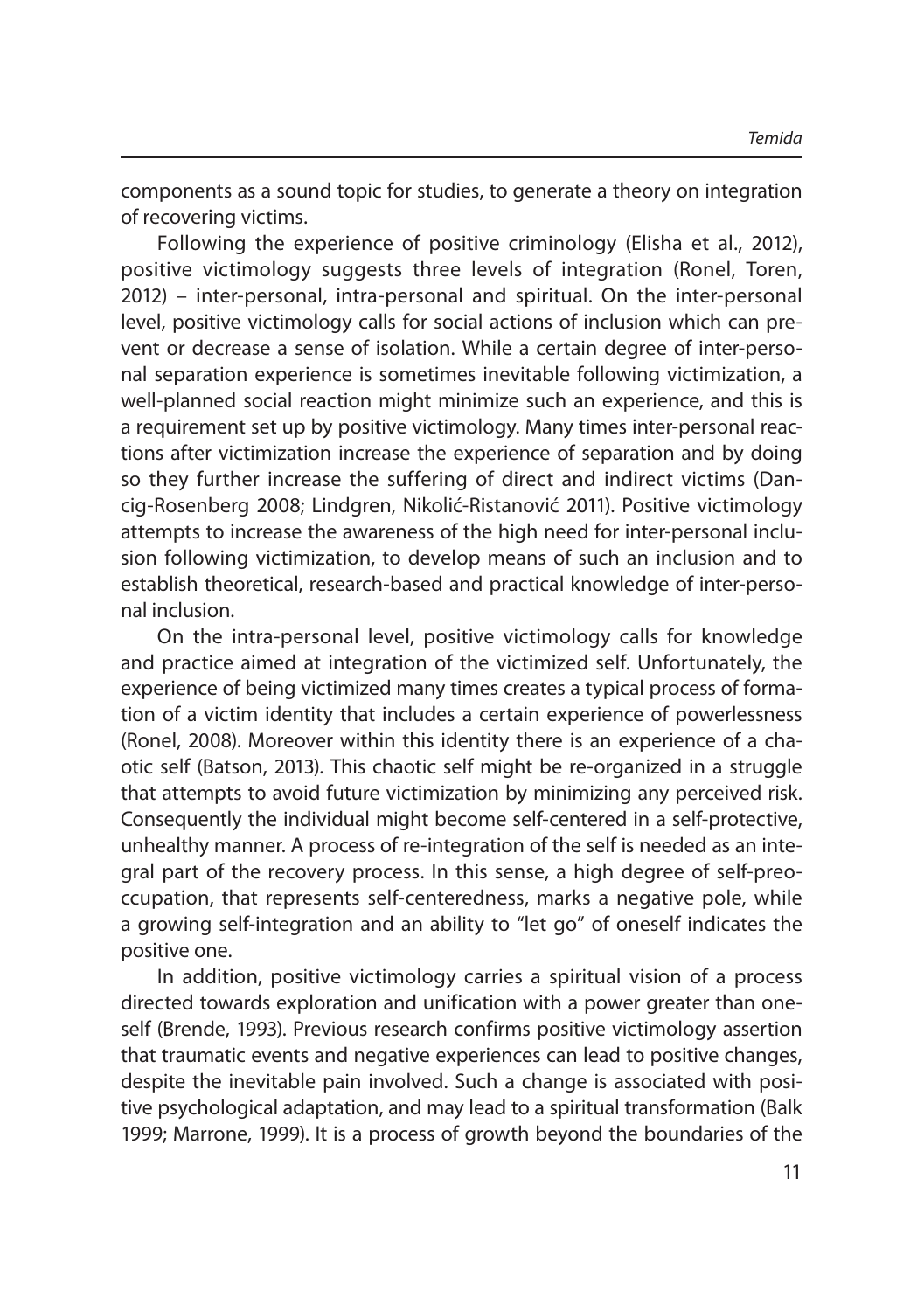everyday struggle of recovery into new possibilities for the self. Recovering victims that experience powerlessness often face an existential crisis; such a crisis may open new directions, amongst is the spiritual development. An experience of greater spiritual unification provides individuals with new meaning and vision, sometimes never experienced before (Ronel, 2008). Positive Victimology indicates this vision as a potential positive opportunity.

## **Conclusion – Towards whom is the positive specified shift of victimology directed?**

Clearly, the positive specified shift in attention and awareness is firstly and mostly directed towards individuals and groups who were harmed and suffered from an abuse of power. Positive victimology attempts to bring about a significant improvement in their post victimization experience. Since positive victimology struggles for and with victims to their best, it acknowledges what they know, want or experience and can open wished possibilities for them.

Obviously again, positive victimology is aimed at victimologists. It aspires to emphasize a shift within established victimology. One may well assume that most features of the shift indicated by positive victimology are known and accepted by most victimologists. However, constructing these features as a whole perspective titled positive victimology may add innovation even to experienced victimologists. Academicians and researchers are welcome to add the positive victimology's specifications into their writings, teaching and studies, to further support this growing perspective.

However, I think that positive victimology carries its strongest message to the various fields of practice that victims might meet following the victimization event or events. Above I defined those practitioners who work with victims as "victimologists by practice", or we may define them as applied victimologists (Ronel, 2014). Positive victimology suggests a code of practice for practitioners who provide victims' services and assistance at any level, and also indicates a plan for practice, that target healing, recovery and integration as I described in details. Implanting principles of positive victimology into everyday practice with victims is my wished vision of the future of positive victimology.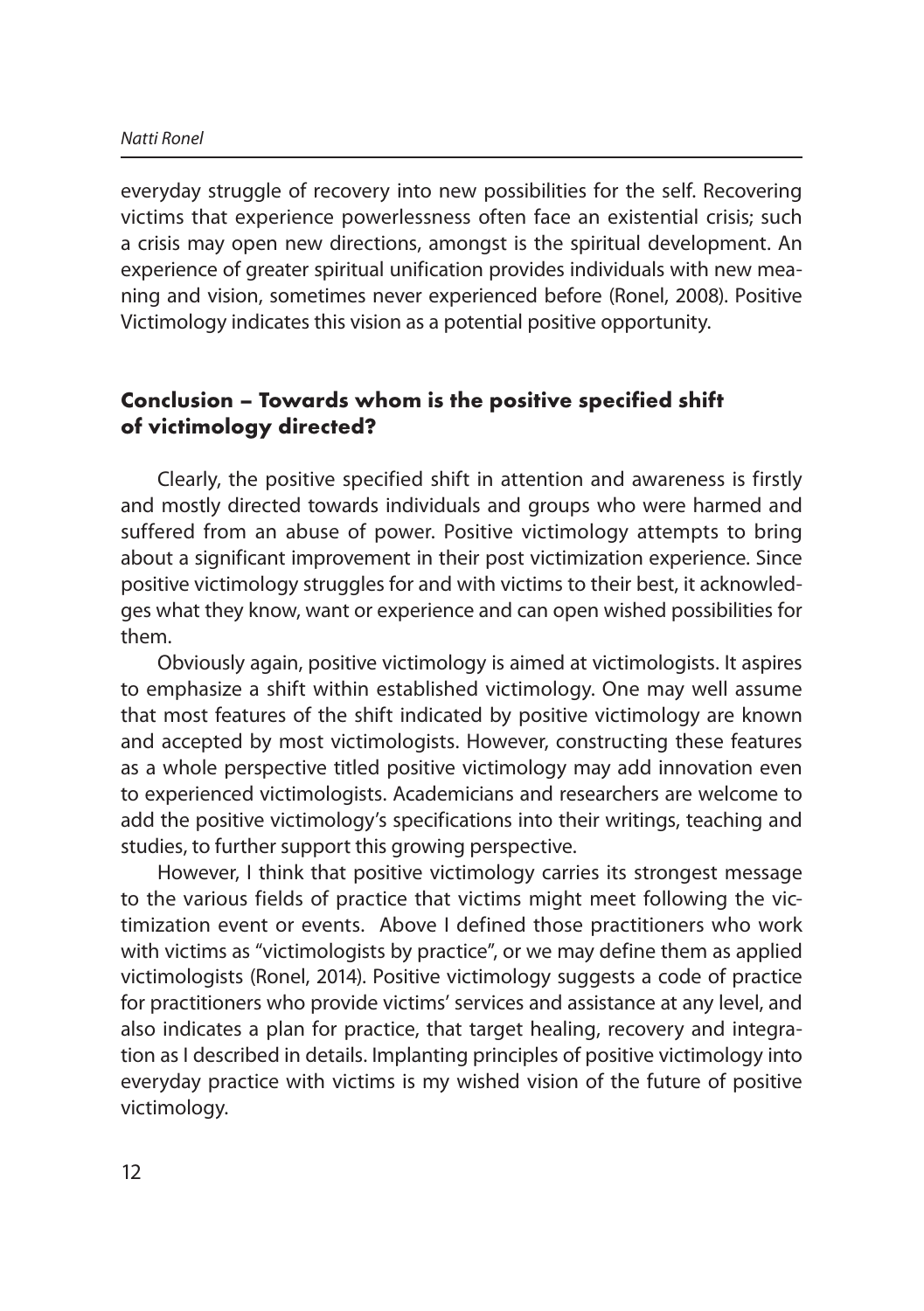The vision of positive victimology indicates a general movement on the imaginary negative to positive system of coordinates. When moving towards the positive pole at any given coordinate, a sense of justice is an important factor that might reduce the impact of the harm. Support is also a crucial factor and it may be self-support or receiving support by others and also it is marked by giving support. Still, at the very positive pole, to my understanding, stands something else that signifies an inspiration of the positive, that is, love. I suggest love as the ultimate opposition to victimization, or even better to say, the end of victimization and oppositions. Somehow the role of love is not yet fully explored in modern science, including victimology, and my vision for the future of Positive Victimology includes it as a valid topic of exploration and practice. My belief is that the more love we can provide or experience, the better the positive is represented.

# **References**

Balk, D.E. (1999) Bereavement and Spiritual Change. *Death Studies*, 23, pp. 485–493.

Batson, N. (2013) *The Creation of the Victimological Self*. Unpublished PhD dissertation (in Hebrew, English abstract). Ramat Gan, Israel: Bar-Ilan University.

Ben-David, S. (2000) Needed: Victim's Victimology. In: P.C. Friday, G.F. Kirchhoff (eds.) *Victimology at the Transition from the 20th to the 21st Century*. Monchengladbach: Shaker Verlag & WSVP, pp. 55–72.

Ben-David, S., Goldberg, I. (2008) The Relationship Between Childhood Victimization, Drug Abuse and PTSD and Adult Delinquency in a Prison Population. In: N. Ronel, K. Jaishankar, M. Bensimon (eds.) *Trends and Issues in Victimology*. Newcastle upon Tyne: Cambridge Scholars Publishing, pp. 205–219.

Brende, J.O. (1993) A 12-step Recovery Program for Victims of Traumatic Events. In: J. P. Wilson, B. Raphael (eds.) *International Handbook of Traumatic Stress Syndromes*. New York: Plenum Press, pp. 867–877.

Brende, J. O., McDonald, E. (1989) Post-traumatic Spiritual Alienation and Recovery in Vietnam Combat Veterans. *Spirituality Today*, 3, pp. 319–340.

Dancig-Rosenberg, H. (2008) Sexual Assault Victims: Empowerment or Re-victimization? The Need for a Therapeutic Jurisprudence Model. In: N. Ronel, K. Jaishankar, M. Bensimon (eds.) *Trends and Issues in Victimology*. Newcastle upon Tyne: Cambridge Scholars Publishing, pp. 150–174.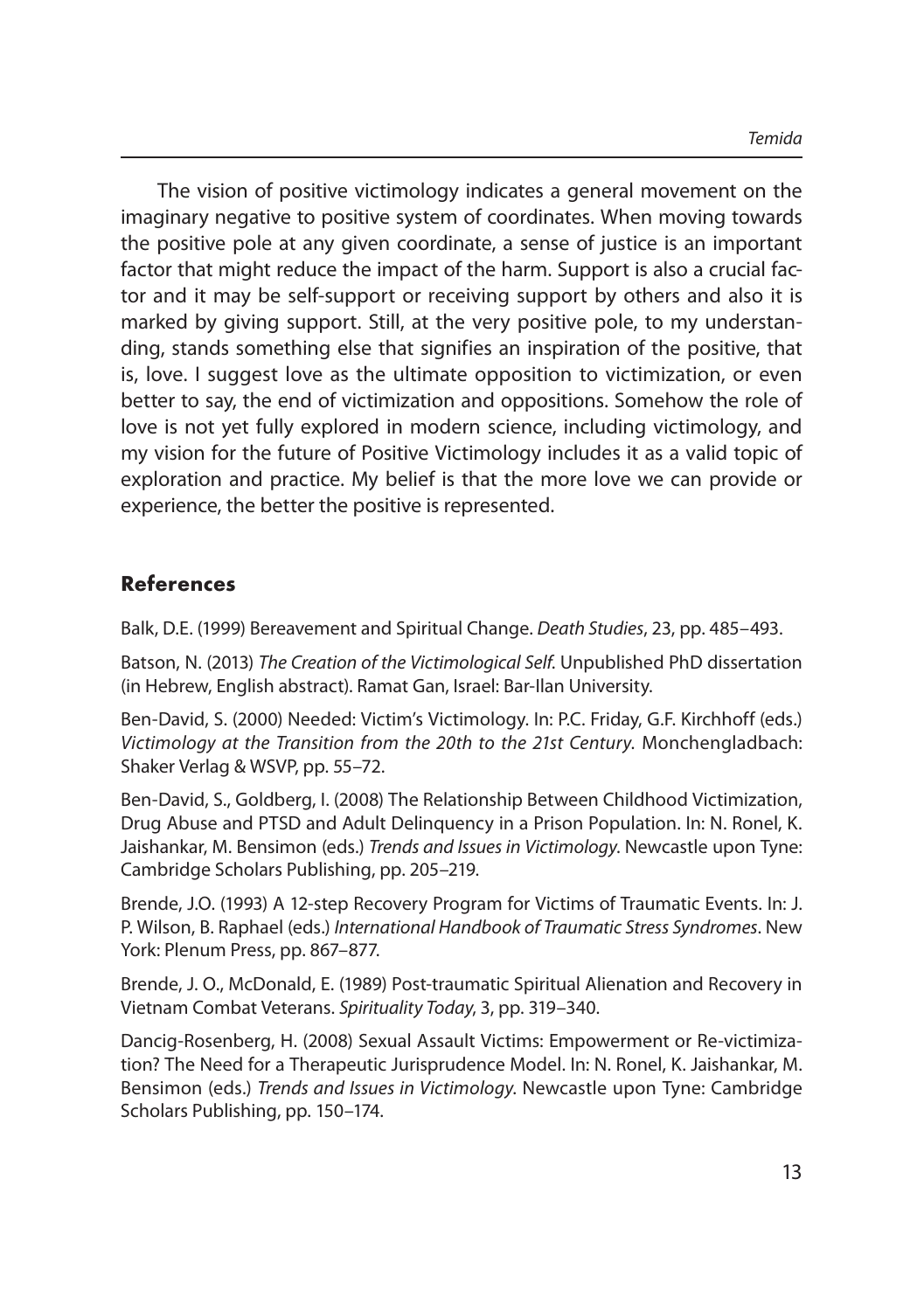#### *Natti Ronel*

Elisha, E., Idisis, Y., Ronel, N. (2012) Window of Opportunity: Social Acceptance and Life Transformation in the Rehabilitation of Imprisoned Sex Offenders. *Aggression and Violent Behavior*, 17, pp. 323–332.

Fattah, E.A. (2014) Under Researched Theoretical Concepts in Victimology - Proneness and Vulnerability Revisited. In: P. Schafer, E. Weitekamp (eds.) *Establishing Victimology: Festscrift for Prof. Gerd Ferdinand Kirchhoff*. Monchengladbach: Hochschhule Niederrhein, pp. 141–150.

Fredrickson, B.L. (2001) The Role of Positive Emotions in Positive Psychology: The Broaden-and-build Theory of Positive Emotions. *American Psychologist*, 3, pp. 218–226.

Gekoski, A., Adler, J.R., Gray, J.M. (2013) Interviewing Women Bereaved by Homicide: Reports of Secondary Victimization by the Criminal Justice System. *International Review of Victimology*, 3, pp. 307–329.

Groenhuijsen, M., Letschert, R. (2014) Secondary Victimization and the Media: An International and Comparative Perspective. In: P. Schafer, E. Weitekamp (eds) *Establishing Victimology: Festscrift for Prof. Gerd Ferdinand Kirchhoff*. Monchengladbach: Hochschhule Niederrhein, pp. 205–222.

Hart, K.E., Shapiro, D.A. (2002) Secular and Spiritual Forgiveness Interventions for Recovering Alcoholics Harboring Grudges. Paper presented at the Annual Convention of the American Psychological Association. Chicago, IL.

Herman, J. (1992) *Trauma and Recovery: The Aftermath of Violence - From Domestic Abuse to Political Terror*. New York: Basic Books, Harper Collins.

Kirchhoff, G.F. (2010) History and a Theoretical Structure of Victimology. In: S.G. Shoham, P. Knepper, K. Martin (eds.) *International Handbook of victimology*. Boca Raton, FL: CRC Press, pp. 95–123.

Levy, I., Ben-David, S. (2008) Blaming Victims and Bystanders in the Context of Rape. In: N. Ronel, K. Jaishankar, M. Bensimon (eds.) *Trends and Issues in Victimology*. Newcastle upon Tyne: Cambridge Scholars Publishing, pp. 175–191.

Lindgren, M., Nikolić-Ristanović, V. (2011) *Crime Victims: International and Serbian Perspective*. Belgrade: Organization for Security and Cooperation in Europe, Mission to Serbia, Law Enforcement Department.

Luria, R., Ben-David, S., Ronel, N. (2014) Positive Victimology: The Voice Arising from the Field. In: P. Schafer, E. Weitekamp (eds.) *Establishing Victimology: Festscrift for Prof. Gerd Ferdinand Kirchhoff*. Monchengladbach: Hochschhule Niederrhein, pp. 351–366.

Marrone, R. (1999) Dying, Mourning, and Spirituality: A Psychological Perspective. *Death Studies*, 23, pp. 495–519.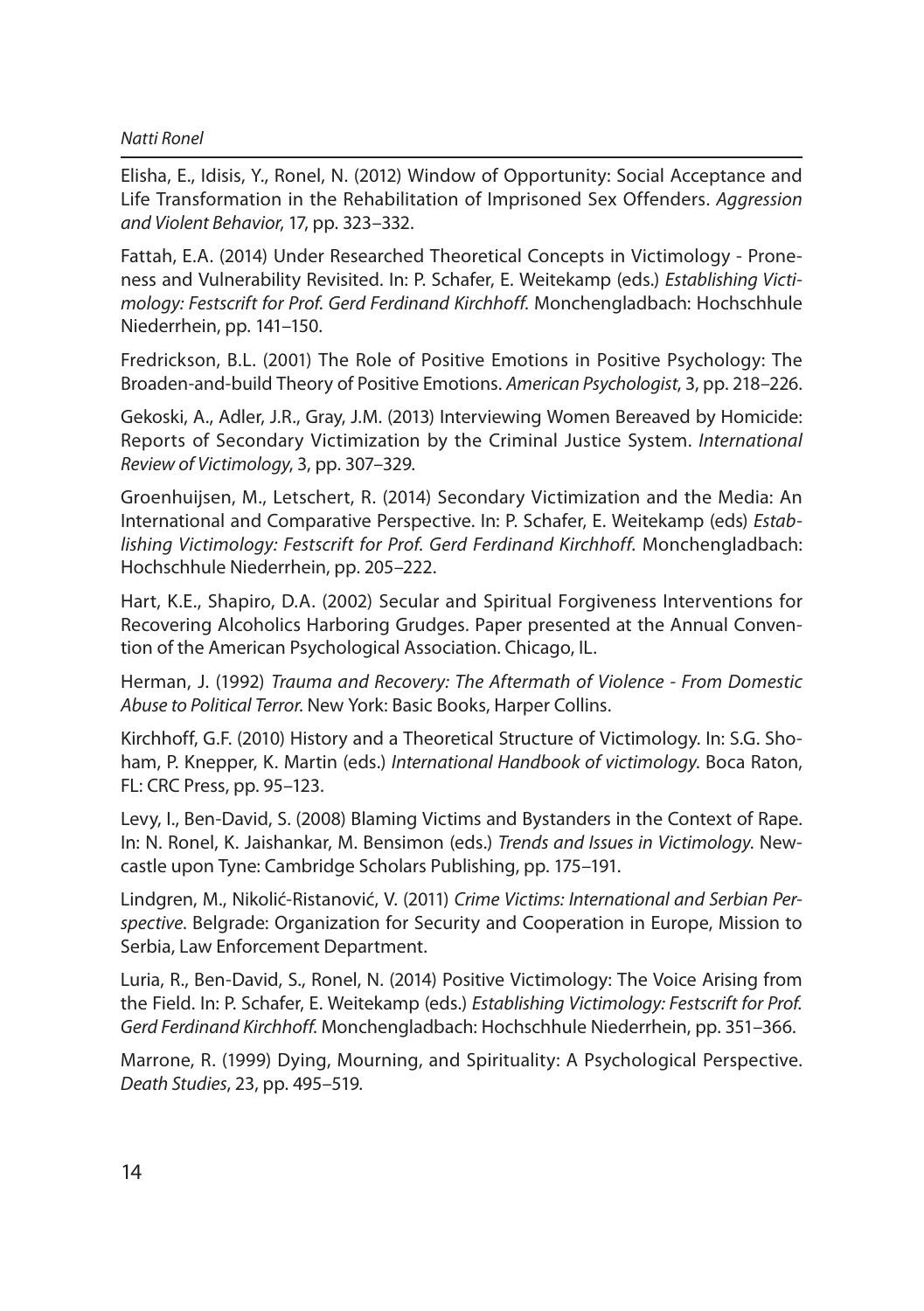Pugach, D., Peleg, A., Ronel, N. (paper in preparation) Lingual Injury: Crime Victims Between the Criminal Justice System and the Media.

Ronel, N. (2006) When Good Overcomes Bad: The Impact of Volunteers on Those They Help. *Human Relations*, 8, pp.1133–1153.

Ronel, N. (2008) Grace Therapy for Recovering Victims: A Restorative 12-step Based Therapy. In: M.S. Sundaram, P.K. Jaishankar, S. Ramdoss (eds). *Crime Victims and Justice: An Introduction to Restorative Principles*, New Delhi. Serial Publications, pp. 399–408.

Ronel, N. (2013) From a Criminal Spin to Positive Criminology. In: K. Jaishankar, N. Ronel (eds.) *Global Criminology: Crime and Victimization in a Globalized Era*. Boca Raton, FL: CRC Press, pp. 335–351.

Ronel, N. (2015) How Can Criminology Become Positive? In: N. Ronel, D. Segev (eds). *Positive Criminology*, New York and London, UK: Routledge, pp. 13–31.

Ronel, N., Elisha, E. (2011) A Different Perspective: Introducing Positive Criminology. *International Journal of Offender Therapy and Comparative Criminology*, 2, pp. 305–325.

Ronel, N., Frid, N., Timor, U. (2013) The Practice of Positive Criminology: A Vipassana Course in Prison. *International Journal of Offender Therapy and Comparative Criminology*, 2, pp. 133–153.

Ronel, N., Toren, T.-Y. (2012) Positive Victimology – An Innovation or "More of the Same"? *Temida*, 3-4, pp. 171–180.

Seligman, M.E.P. (2002) Positive Psychology, Positive Prevention, and Positive Therapy. In C. R. Snyder, S.J. Lopez (eds.) *Handbook of Positive Psychology*. New York: Oxford University Press, pp. 3–9.

Shapland, J. (2010) Victims and Criminal Justice in Europe. In: S.G. Shoham, P. Knepper, M. Kett (eds.) *International Handbook of Victimology*. Boca Raton, FL: CRC Press, pp. 347–372.

van Dijk, J. (2014) Benchmarking Satisfaction of Victims with the Police through Survey Reserach; A Missed Opportunity for the European Commission. In P. Schafer, E. Weitekamp, (eds.) *Establishing Victimology: Festscrift for Prof. Gerd Ferdinand Kirchhoff*. Monchengladbach, Germany: Hochschhule Niederrhein, pp. 117–126.

Ward, T., Mann, R.E., Gannon, T.A. (2007) The Good Lives Model of Offender Rehabilitation: Clinical Implications. *Aggression and Violent Behavior*, 12, pp. 87–107.

Wemmers, J. (2013) Victims' Experiences in the Criminal Justice System and Their Recovery From Crime. *International Review of victimology*, 3, pp. 221–233.